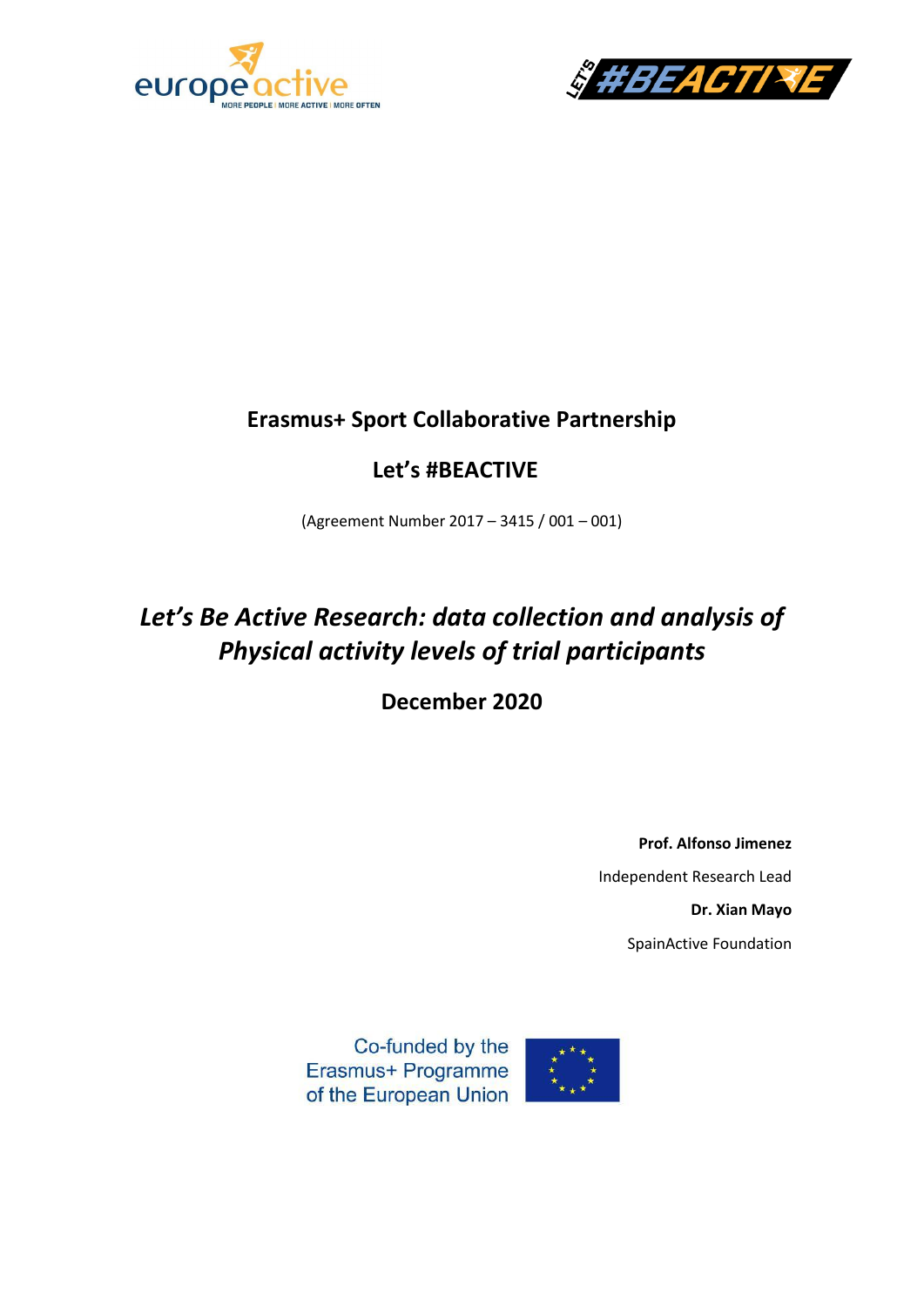



#### 1. Summary

The following pages assess and report on the findings of the Let's#BEACTIVE (LBA) trial implementation from a research and evaluation standpoint. Briefly, the trials consisted of a structured 6-week induction programme aimed to increase levels of physical activity and to improve different metrics of quality of life issues. The trials were held at fitness centres across 8 different European countries, with retention (adherence to maintain activity levels) at 3 and 6 months after the trials had ended. The project successfully engaged large groups of physically inactive individuals (45%), where a majority were women (66%) and from a middle age (average of 40 years old). The trials reported good adherence and also in increases in the percentage of participants showing a better capacity to maintain an improved family role, to have better sleep and/or mental health outcomes, and to reduce previous pain or discomfort in their daily lives. These increases in the quality of life indicators support the role of fitness centres in front-line public health promotion. Significantly, the LBA trials showed better retention rates in comparison with previous experiences at the end of the 6-week (71.8%) and after 3 (37.1%) and 6 months (28.2%).

#### 2. Background

Using comparative tools and models of other health-enhancement physical activity (HEPA) initiatives, we aim to determine the Let's#BEACTIVE (LBA) project's efficiency and impact. Thus, the two pillars of the LBA project were:

(a) the collaboration of a significant number of fitness centres across Europe to build a sustainable intervention for physically inactive individuals, and,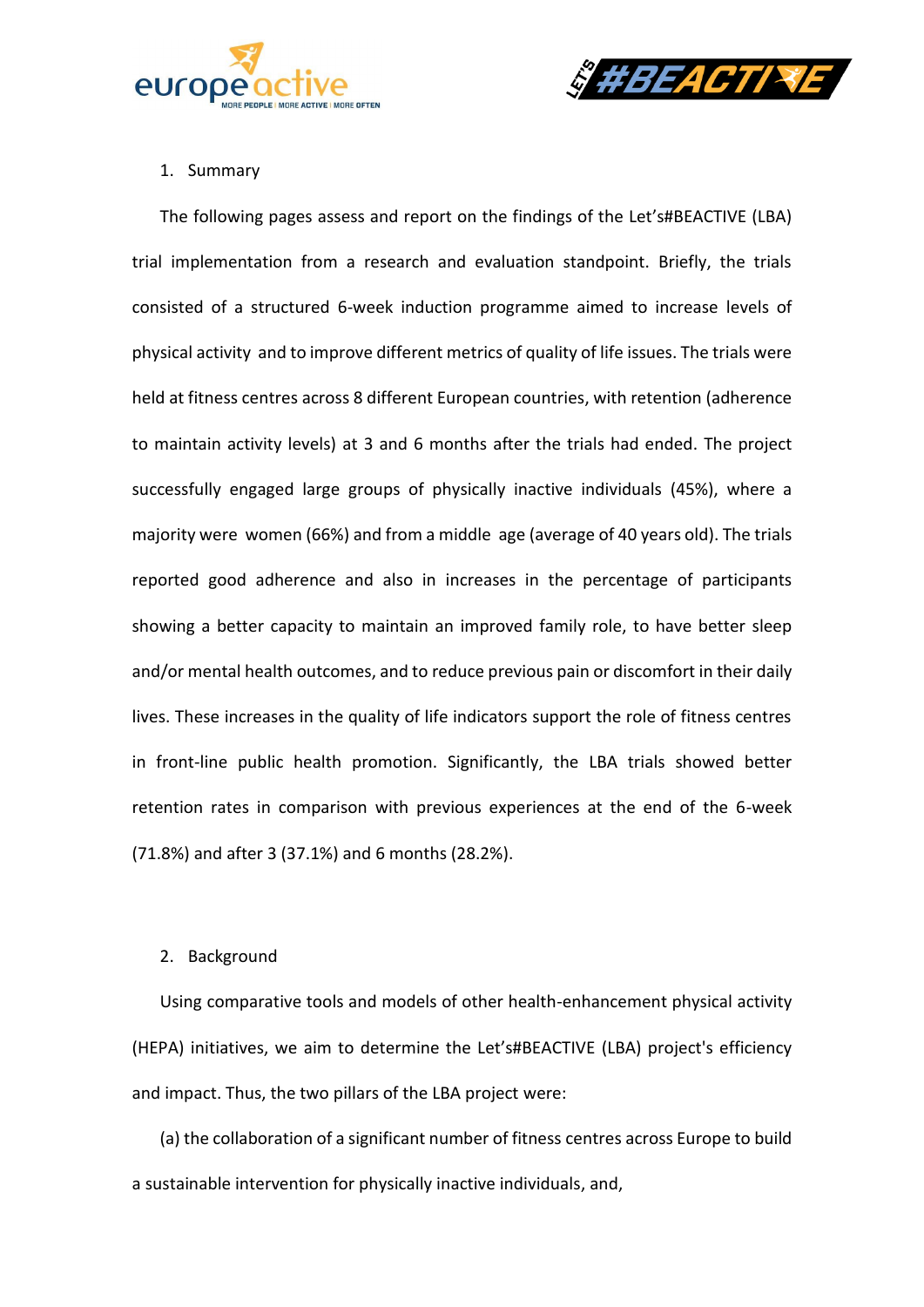



(b) follow such participants during a 6-week induction programme, analysing the intervention effects on physical activity levels and proxies of quality of life. Both pillars are condensed in WP 5.1 (Update of the Let's#BEACTIVE training programme and set-up application to tack the participants) and WP 5.2 (Evaluation of the Let's#BEACTIVE programme).

Based on the successful delivery of the PAHA 6-week trials (1), a similar approach was used to deliver the LBA training programmes to the participants, but trying to keep it as simple and as attractive as possible, allowing fitness centres to manage the induction programme based on their capabilities, staffing and in-house resources.

The LBA project aimed to test and trial the value and impact of the intervention in a mix of different settings and countries to show how an induction exercise programme can positively modify the activity levels of currently inactive adults and helping to improve their quality of life. The overarching measure was to help participants to achieve the global recommendations of physical activity by the World Health Organization (2) and for them to maintain an active lifestyle over time.

The project aims were aligned with the Global Action Plans (3)(4) and Physical Activity Strategy for the WHO European Region (5), helping ultimately to contribute to the Sustainable Development Goals of the United Nations (6).

#### 3. Total participation and data collected

From those Europeans that participated in the interventions, we there was complete data from a total of 3,938 participants. By country, registered participation were: in Italy,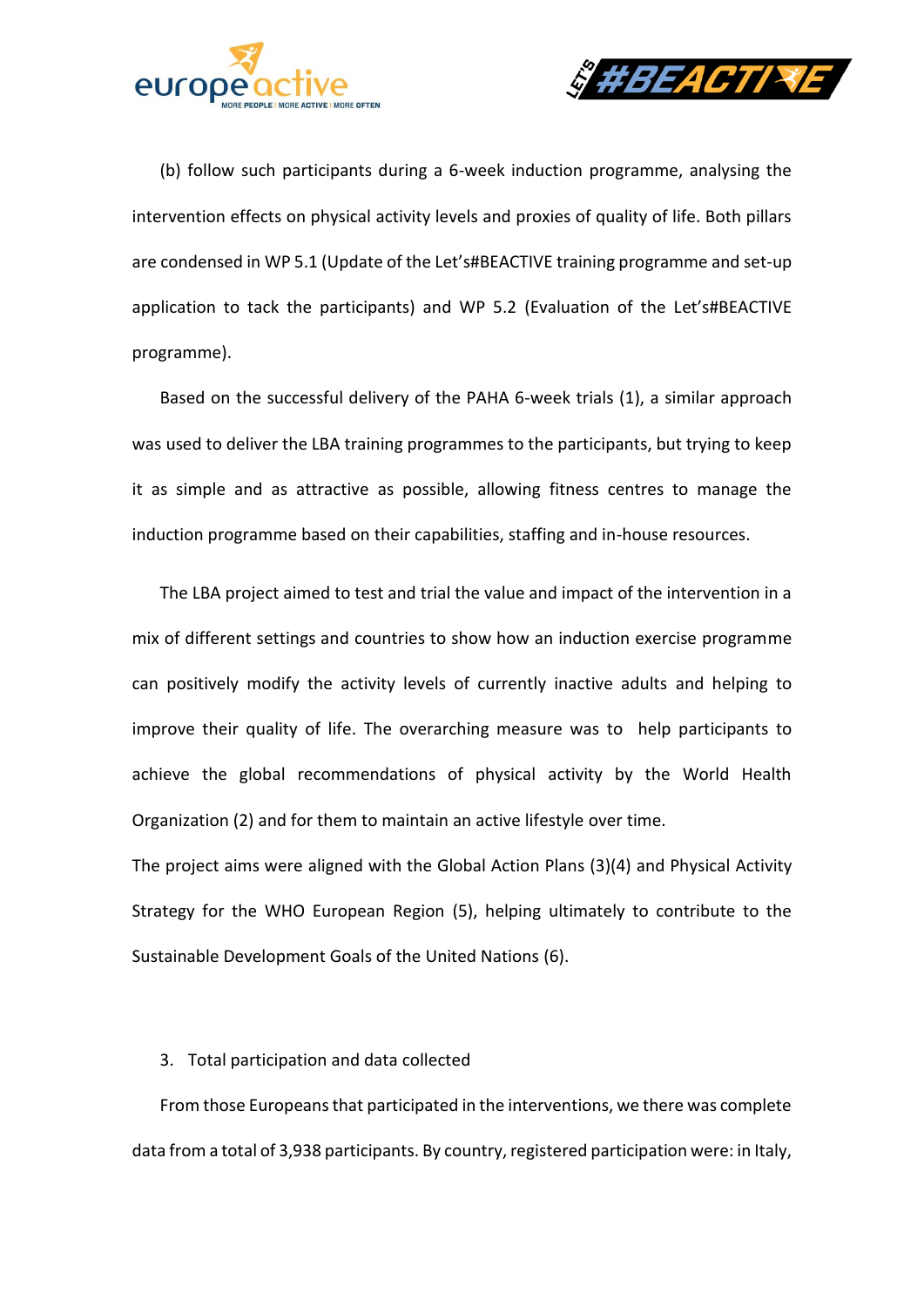



n = 1602 (41%); in Portugal, n = 752 (19%); in Ireland, n = 507 (13%); in Finland, n = 400 (10%), in Spain,  $n = 351$  (9%), in Lithuania,  $n = 285$  (7%), and in Czech Republic,  $n = 41$ (1%).The model used was designed to attract inactive individuals using current standard local communication strategies and resources and involving the social networks of existing active members of fitness clubs. The model, although generally valid in several places and contexts and despite intensive effort to achieve the desired number of participants did not achieve the original number of participants. In year three the numbers were severely restricted because of the extensive lockdowns and closures of fitness facilities – where at it's peak 95% of all clubs were closed across Europe due to the COVID-19 pandemic. Whilst the project was still able to fulfil the aims for which it was designed, it seems that more targeted strategies could be applied when large local physical inactive communities are involved. Although a number of clubs tried to re-start trials the COVID-19 pandemic with its short-notice lockdowns in the partner countries severely disrupted all normal workings.

Regarding physical activity levels, the project had the objective to enlist physically inactive individuals. Physical inactivity is related with an less than optimal health status linked with a plethora of non-communicable diseases and burdening (2). Particularly, in the World Health Organization (WHO) European region, physical inactivity is the attributable risk factor for 12% of the type 2 diabetes, 8% of the colon cancers, and 9.7% of all-cause mortality annually. This burden represents a direct and indirect annual health-care costs of \$11.743 and \$3.829 million, respectively, for the European region (7).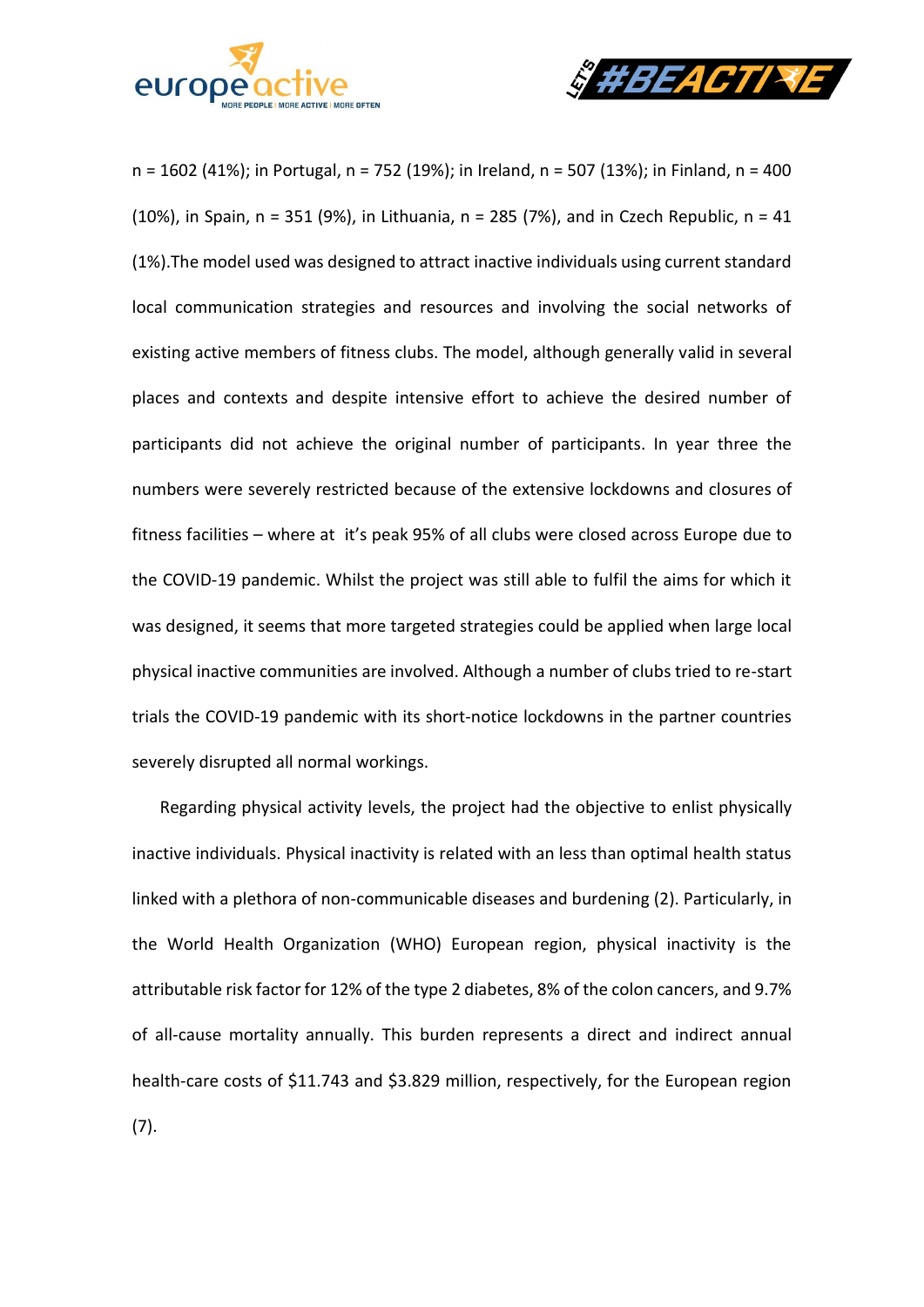



In the interventions, almost half of the participants (*n* = 1,772, 45%) showed insufficient physical activity levels while starting the 6-week intervention. Usually, physical activity interventions are able only to recruit already physically active individuals, being physically inactive around 20-30% of the total participants (8). Particularly, fitness centres are only able to catch them from one recreational facility to the next one but not registering new inactive members (9). In comparison, the rest of the fitness facility members do not attend the facility regularly, being physically inactive in the long run as a consequence Our numbers indicate our project's relevance, and findings support a strong position on how to engage with inactive individuals and to change their lives for the better.

A majority of the participants were women, *n* = 2,599 (66%), showing an important capacity for recruiting this gender. In this sense, it is known that women are usually less active than men counterparts (10,11). Generally, fitness centres show a slightly higher amount of women members than men (56-59%) (12,13), indicating a higher capacity to incorporate adult women in comparison to other industries such as organized sports (14). In particular, we were able to bring in and attend to that particular gender in a bigger extent, with a greater contribution to the fifth goal of the sustainable development goals than the average fitness sector (6).

Lastly, considering the age of participants, the LBA trail participants showed a mean and standard deviation of  $40 \pm 9$  years old. The study aimed to recruit adults from 18 to 55 years old. It was an outcome to record that the campaign worked perfectly for those more close to the upper limit age, in which non-communicable diseases started to be developed to a greater extent and comorbidities start to emerge (15).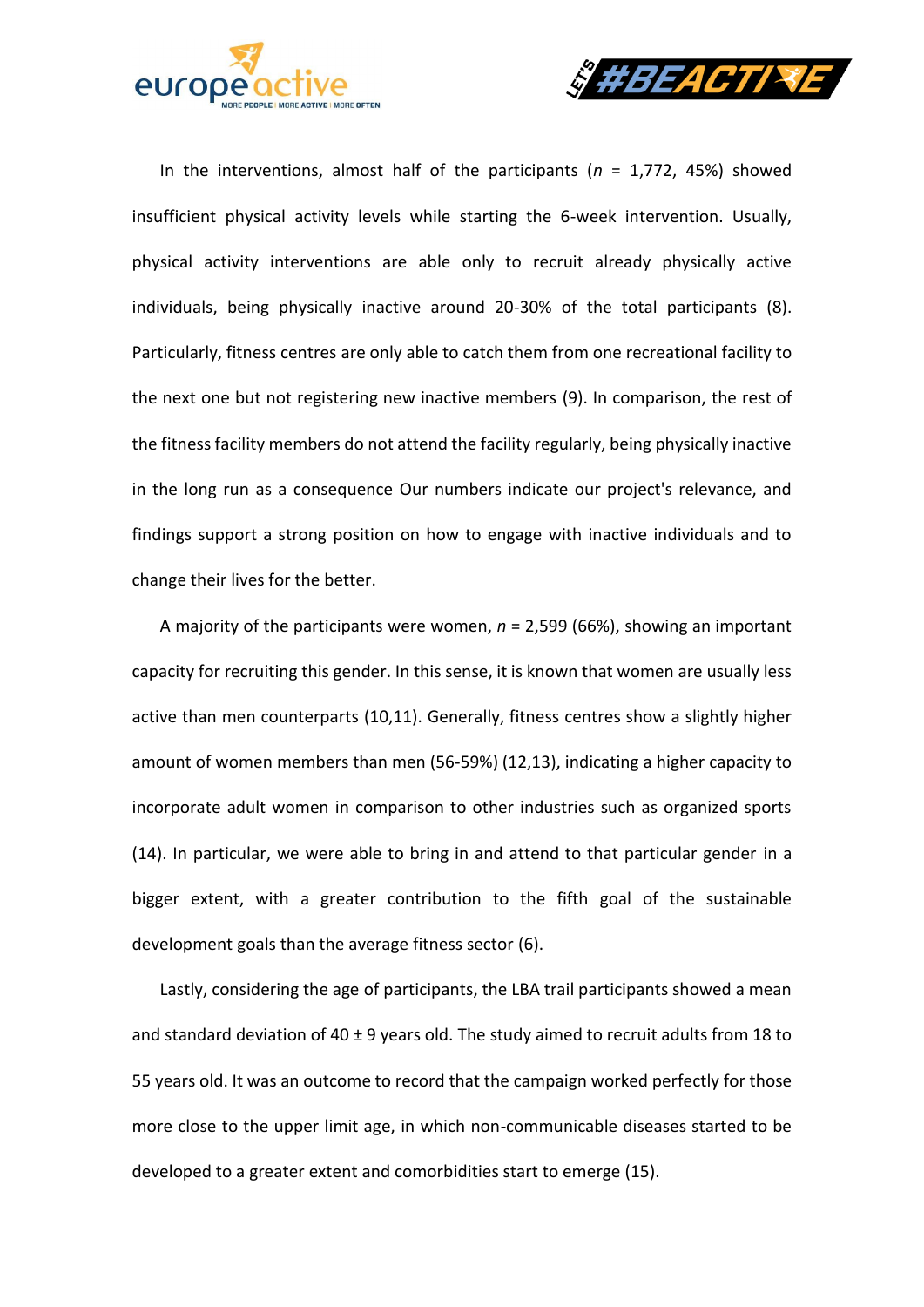



4. Completion of the trials

Traditionally, fitness centres show low levels of both short- and long-term participants retention. Scientific literature shows low levels as 59% after six weeks (16), 37% of retention after three months (12), with just 10% of the clients still going to the fitness centre after six months (17). In our mission as an ally in the public health agenda, and as the representatives of a mature European-level fitness sector, the project aimed to exceed these 'traditional' levels of retention, proposing to having 75% of the participants completing the six-week initial trial, with 55% still exercising after 3 months after trial completion and 25% is expected to still be exercising and physically active at levels which are beneficial to their health 6 months after the completion of the six-week structured intervention.

As can be observed in Table 1, the LBA results show a high capacity of client retention at the European level when compared with previous experiences, showing comparable o higher levels than the literature (12,16,17). Nevertheless, lower levels than those aimed in the project proposal were realised after the three-month point, but actually slightly higher after 6 months This was realistically to be expected as we indicated challenging completion levels of the trials that would challenge both as a sector and project and COVID-19 restrictions and lockdowns affected our ability to complete the interventions.

When compared to outcomes in the traditional settings the results are very encouraging and supportive of the model used.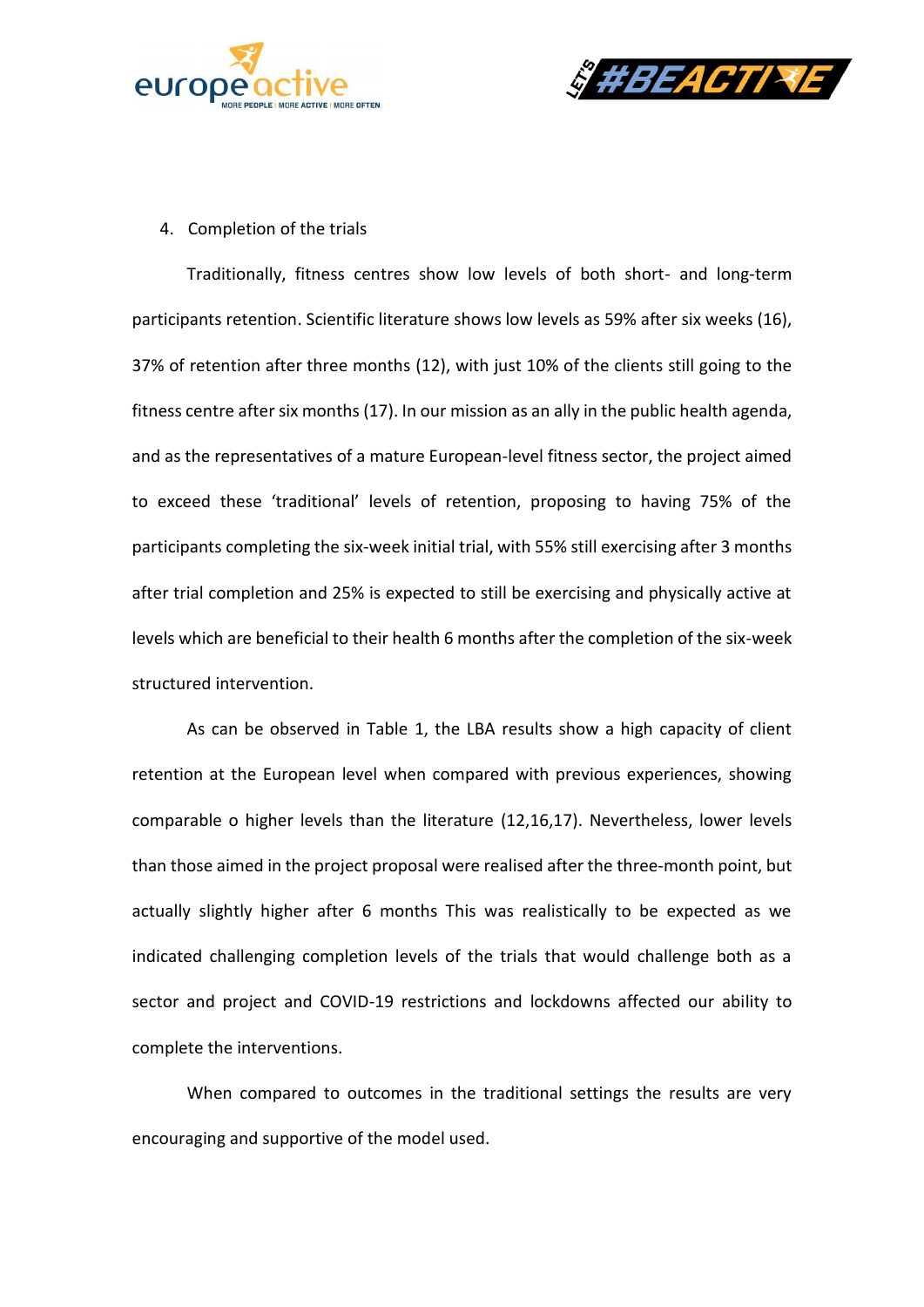



| Table 1: Summary of the participants completing the interventions after 6 weeks, 3 months, and 6 months<br>from induction. |                                                      |           |                |                                                                              |  |  |
|----------------------------------------------------------------------------------------------------------------------------|------------------------------------------------------|-----------|----------------|------------------------------------------------------------------------------|--|--|
|                                                                                                                            | <b>Participants</b><br>starting the<br>interventions | induction | from induction | Completion 6 weeks Completion 3 months Completion 6 months<br>from induction |  |  |
| Number of participants                                                                                                     | 3,938                                                | 2,827     | 1,760          | 1,111                                                                        |  |  |
| Percentages (%)                                                                                                            |                                                      | 71.8%     | 37.1%          | 28.2%                                                                        |  |  |
| Project expected %                                                                                                         |                                                      | 75%       | 55%            | 25%                                                                          |  |  |

5. Improvements in physical activity participation and reduction of sedentarism

As mentioned above, almost half of the participants ( $n = 1.772$ , 45%) showed insufficient physical activity levels while starting the 6-week intervention in the project. Theoretically, the intervention models, particularly designed for inactive people following scientific recommendations for individualized exercise prescription by the American College of Sport Medicine would work perfectly while bringing new members to the fitness centres (18,19). The training programmes included aerobic exercise, resistance training, and stretching/mobility exercise with a frequency of 3 exercise sessions per week, in which individual counselling by Personal Trainers along with behavioural change techniques would increase the participation and consequently, the physical activity levels, both inside and outside the facilities. At fitness centres, members usually have around two and a half times the chances to be physically active versus the general population (20), being around 80% active and showing healthier lifestyle decisions while analysing their behaviour versus people from outside the fitness facilities (21). In this regard, it seems that fitness centres are particularly effective for promoting healthier, more active lifestyles. As a consequence of such ability by the sector and the design of effective interventions, and what can be observed in Table 2, the number of physically inactive individuals was largely reduced. Our numbers corroborate how the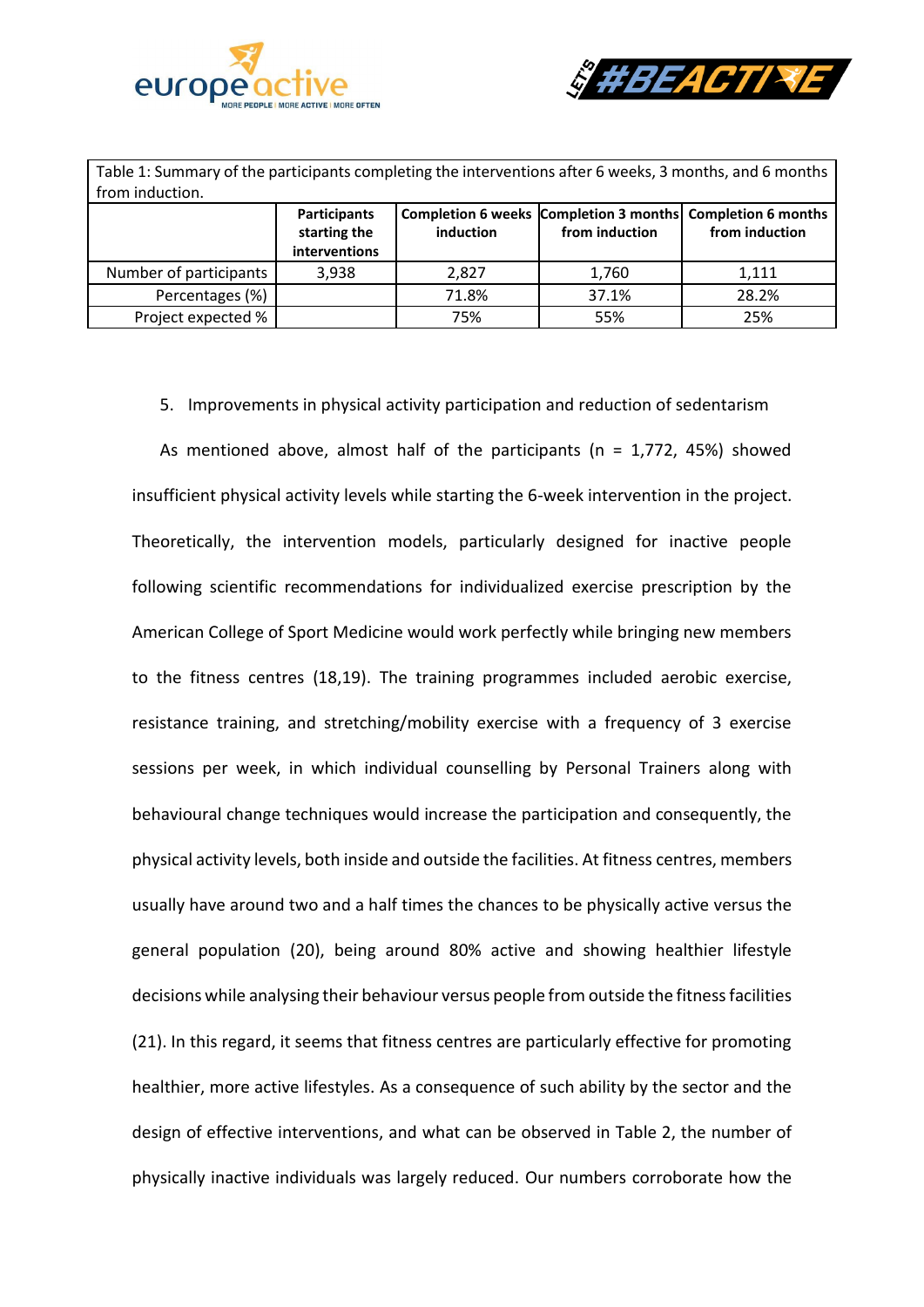



fitness sector is effective in helping inactive individuals to progress to a healthier, more

active lifestyle and their potential role in the public health agenda.

| Table 2: Summary of the participants progression from being physically inactive to physically<br>active after the 6-week intervention period. |                                               |                                                                            |                                                                                                         |                                                                                                      |  |  |
|-----------------------------------------------------------------------------------------------------------------------------------------------|-----------------------------------------------|----------------------------------------------------------------------------|---------------------------------------------------------------------------------------------------------|------------------------------------------------------------------------------------------------------|--|--|
|                                                                                                                                               | Participants<br>starting the<br>interventions | <b>Numbers of</b><br>physically inactive<br>participants while<br>starting | <b>Numbers of</b><br>physically inactive<br>participants while<br>finishing the 6-<br>week intervention | <b>Numbers of new</b><br>physically active<br>members after<br>finishing the 6-<br>week intervention |  |  |
| Number of<br>participants                                                                                                                     | 3.938                                         | 1,772                                                                      | 748                                                                                                     | 1.022                                                                                                |  |  |
| Percentages (%)                                                                                                                               |                                               | 45%                                                                        | 19%                                                                                                     | 30%                                                                                                  |  |  |

Additionally, a reduction in sedentary behaviour was observed across the interventions. Sedentary behaviour is defined as any waking behaviour performed in a sitting, reclining, or lying posture. Sedentary behaviour presents a major risk factor in the development of many chronic diseases such as obesity, type 2 diabetes, hypertension, cancers, and even premature death (22), being this risk sometimes independent of the physical activity performed (23). As a consequence of this, reductions in sedentary behaviour should be a part of an intervention programme tailoring inactive individuals, as the chances of being sedentary while being inactive are high. In our interventions, the time spent with sedentary behaviour was also reduced, progressing from  $136 \pm 192$  to  $122 \pm 166$  daily minutes.

6. Improvements in quality of life indicators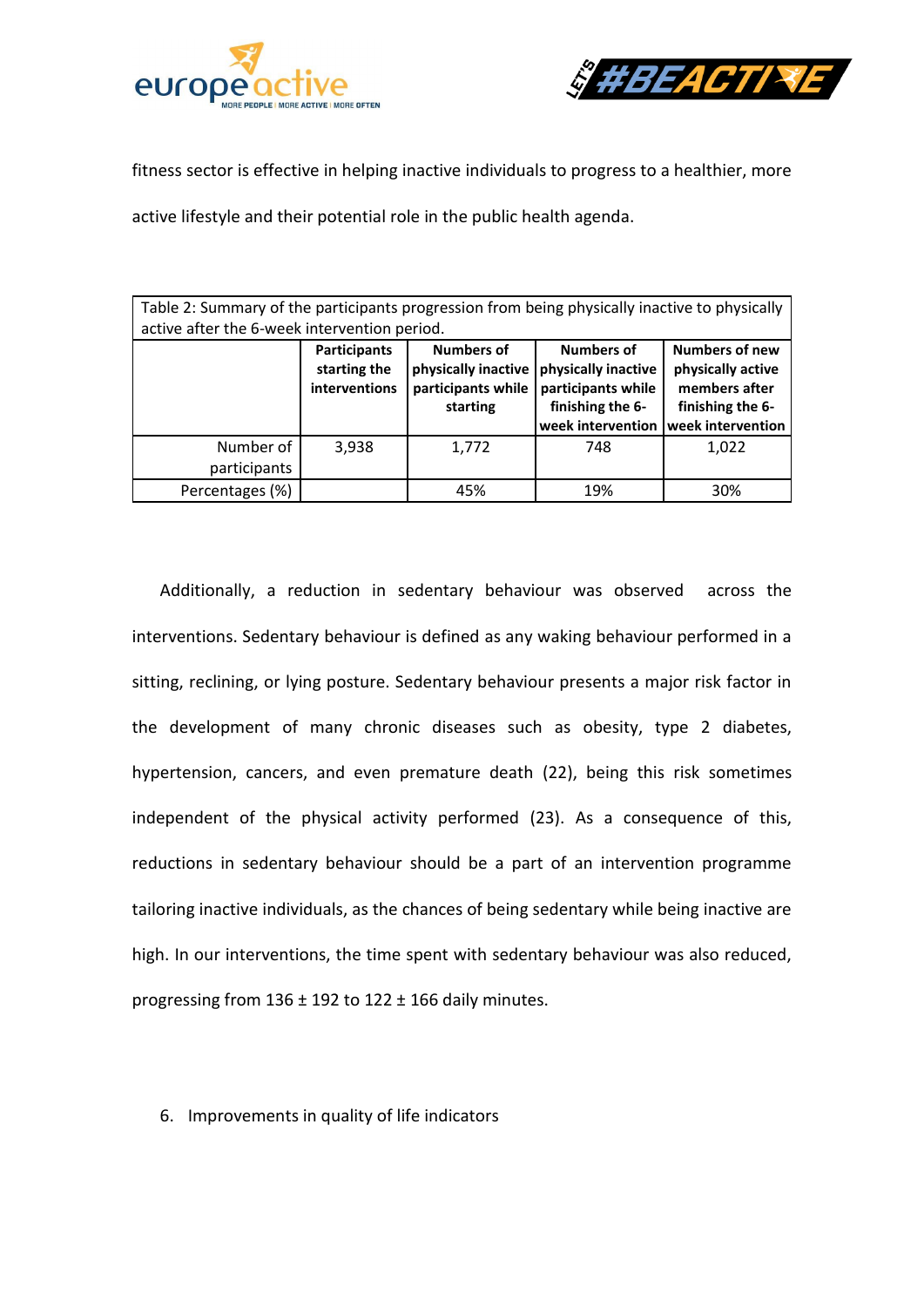



Along with the physical activity levels, four scientific validated questions regarding the quality of life of the participants before and after the 6-week intervention were included. These questions analysed the extent of the affectation in daily live activities by the participants regarding the role performed in the family (i.e., unaffected, some or may part that that person can't be carried out, or the inability to carried out), the ability of sleep (i.e., without difficulty, interrupted some of the time, interrupted most nights, and in short bursts), how the participant feel about the extent of anxiety, being worried or depressed (i.e., no feel at all, or slightly, moderate or extremely feel of anxiety, worry or depression), and if the participant feel pain or discomfort while undertaking daily activities (i.e., not at all, moderate pain, or severe pain).

Before the 6-week intervention, 33% of the participants had some problems regarding their family's role, 76% had some problems sleeping, 65% felt some extent of anxiety, worry, or depression, and 53% felt pain or discomfort while undertaking daily activities. As can be observed from the baseline data, the participants before the interventions showed suboptimal indicators of quality of life, with important values of dependence, problems with sleep, and mental problems or pain of some sort. It is known that increase in physical activity levels has an effect in quality of life proxies, helping to become people less dependent, sleep better, and reducing mental health an pain issues (24). Thus, any intervention programme should consider these plausible increases in quality of life indicators as a part of any health-focused intervention (19). Consequently, our interventions were also designed with this in mind. Table 3 resumes the increases in quality of life indicators after the 6-week period as showed by reductions in the percentage of participants suffering from loss in the role capacity as a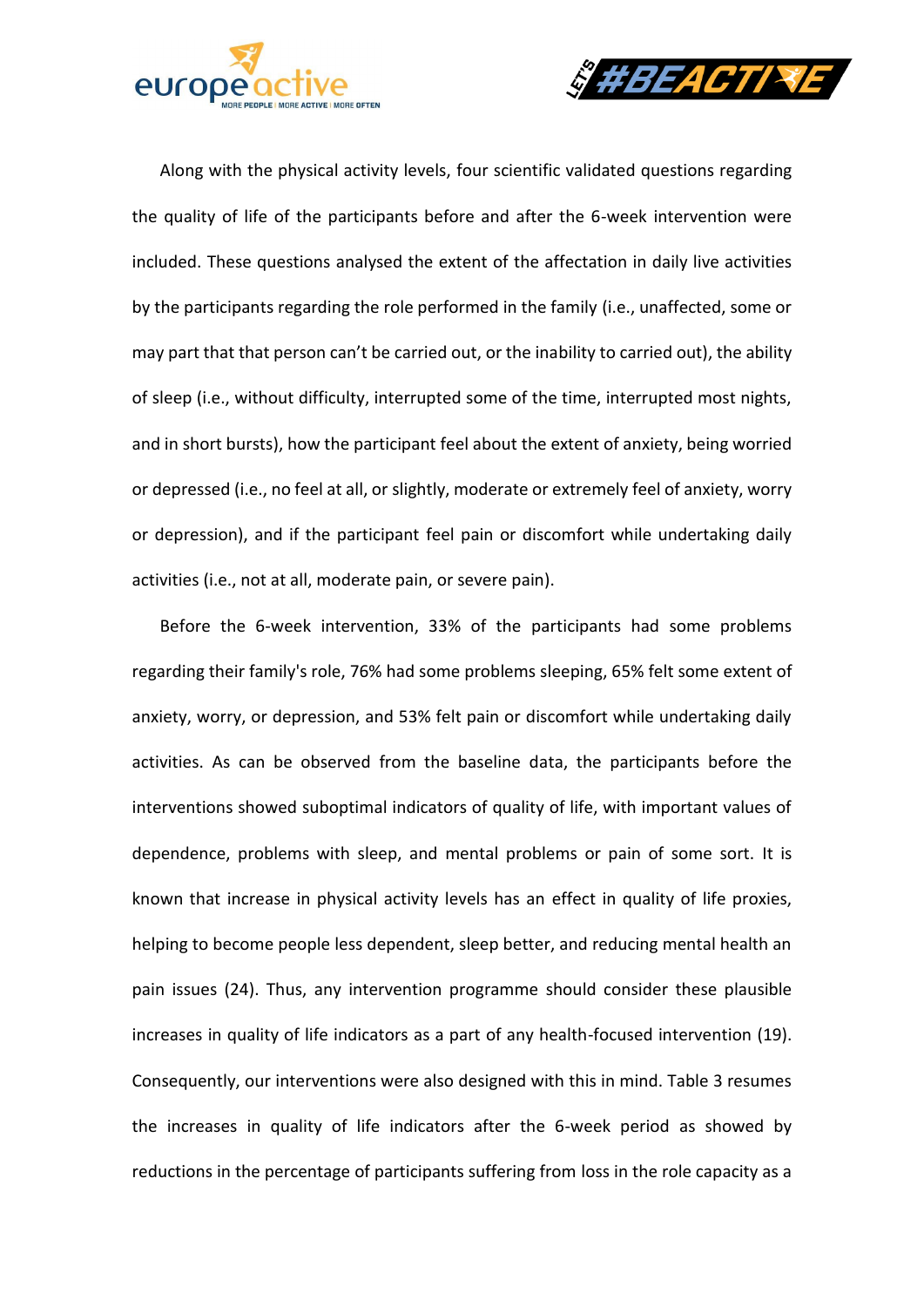



family member (-6 percentual points) and from sleeping (-7 percentual points), mental

health (-12 percentual points) or pain problems (-11 percentual points).

| Table 3: Summary of the quality of life indicators before and after the 6-week intervention period |                                  |                                  |  |  |  |
|----------------------------------------------------------------------------------------------------|----------------------------------|----------------------------------|--|--|--|
| regarding family's role, sleeping, mental issues, and pains and discomfort.                        |                                  |                                  |  |  |  |
|                                                                                                    | <b>Percentage of individuals</b> | <b>Percentage of individuals</b> |  |  |  |
|                                                                                                    | showing a particular issue       | showing a particular issue       |  |  |  |
|                                                                                                    | before the intervention          | after the 6-week period          |  |  |  |
| Family role <sup>11</sup>                                                                          | 33%                              | 27%                              |  |  |  |
| Sleep <sup>2</sup>                                                                                 | 76%                              | 69%                              |  |  |  |
| Mental health <sup>3</sup>                                                                         | 65%                              | 53%                              |  |  |  |
| Pain or discomfort <sup>4</sup>                                                                    | 53%                              | 42%                              |  |  |  |

#### 7. Quality control sample

Besides the general interventions, we included a quality control performing a more controlled and tailored intervention, always being supervised by Personal Trainers, in a fitness centre facility at King Juan Carlos University. For that, inactive lecturers, staff, and students were asked to enrol freely in a programme after their schedule with the same characteristics as regular interventions, but with additional testing to ensure that the interventions improved several health parameters. From an initial number of 60 participants, a total 36 ended the 6-week period satisfactorily, showing a 60% retention at the end of that period. In this group, we collected parameters related to body composition (percentage of fat mass, total mass of visceral fat, lean mass), cardiovascular health (oxygen consumption, blood pressure and heart rate), a more broad quality of life survey considering different dimensions of life (SF-36v2),

<sup>&</sup>lt;sup>1</sup> How does your health affect your relationship with your family?

<sup>&</sup>lt;sup>2</sup> How would you describe your sleep?

<sup>&</sup>lt;sup>3</sup> How do you generally feel?

<sup>4</sup> Do you feel any pain or discomfort while undertaking daily activities?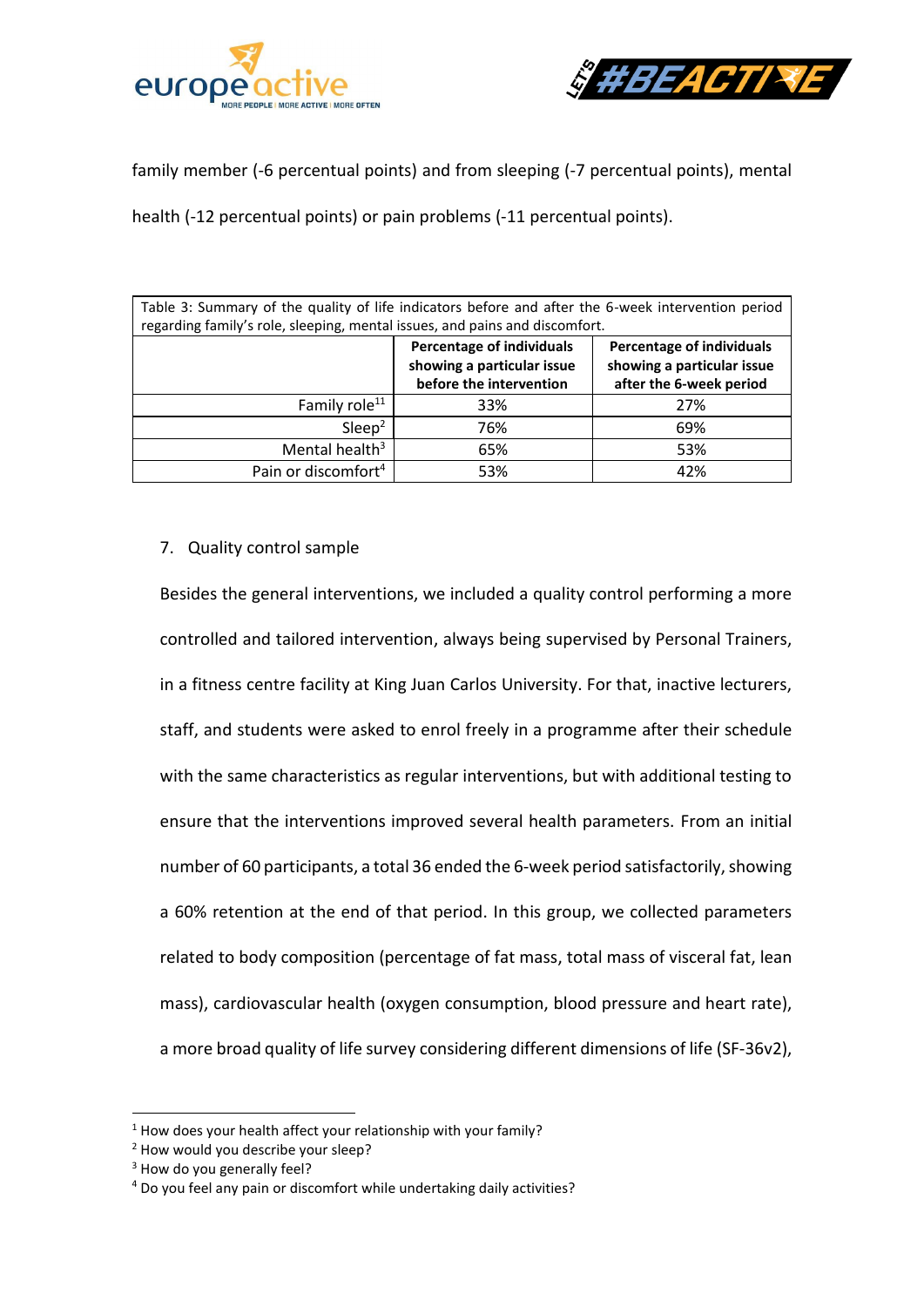



and one exercise for testing upper (bench press) and lower limbs (parallel squat) strengths. As can be observed in Table 4, all health markers increased after the 6 week period, showing a proper intervention for optimizing broad indicators of health such as body composition, cardiovascular health, quality of life, and strength.

| Table 4: Summary of the quality control intervention showing several health markers before and |                                                          |       |  |  |  |
|------------------------------------------------------------------------------------------------|----------------------------------------------------------|-------|--|--|--|
| after the 6-week intervention.                                                                 |                                                          |       |  |  |  |
|                                                                                                | Data before the intervention Data after the intervention |       |  |  |  |
| Fat mass (kg)                                                                                  | 21.4%                                                    | 19.8% |  |  |  |
| Visceral fat (kg)                                                                              | 6.6                                                      | 5.9   |  |  |  |
| Lean mass (kg)                                                                                 | 57                                                       | 58    |  |  |  |
| Oxygen consumption (ml/kg/min)                                                                 | 35.1                                                     | 37.9  |  |  |  |
| Systolic blood pressure (mmHg)                                                                 | 127                                                      | 121   |  |  |  |
| Diastolic blood pressure (mmHg)                                                                | 79                                                       | 75    |  |  |  |
| Heart rate (bpm)                                                                               | 66                                                       | 63    |  |  |  |
| Quality of life (random units)                                                                 | 82.6                                                     | 85    |  |  |  |
| Strength upper limbs, bench press (kg/kg)                                                      | 0.56                                                     | 1.26  |  |  |  |
| Strength lower limbs, parallel squat (kg/kg)                                                   | 0.58                                                     | 0.68  |  |  |  |

As was indicated above, there is a lack of reports of controlled interventions at fitness centres showing improvements in the populations involved (25), except anecdotal reports, e.g., (26), but all the cross-sectional data show that people engaged in fitness facilities are more active and healthier than non-members counterparts (20,21).

We presume that general improvements observed with the quality control group happened in the rest of interventions to a greater or lesser extent considering the particular characteristics of the participants involved, the fitness centre, and its ability to tailor the intervention programmed. Along with the previous experience of PAHA (1), more focused on promoting healthy and active ageing, the LBA experience shows how interventions for adults in fitness centres are effective for increasing the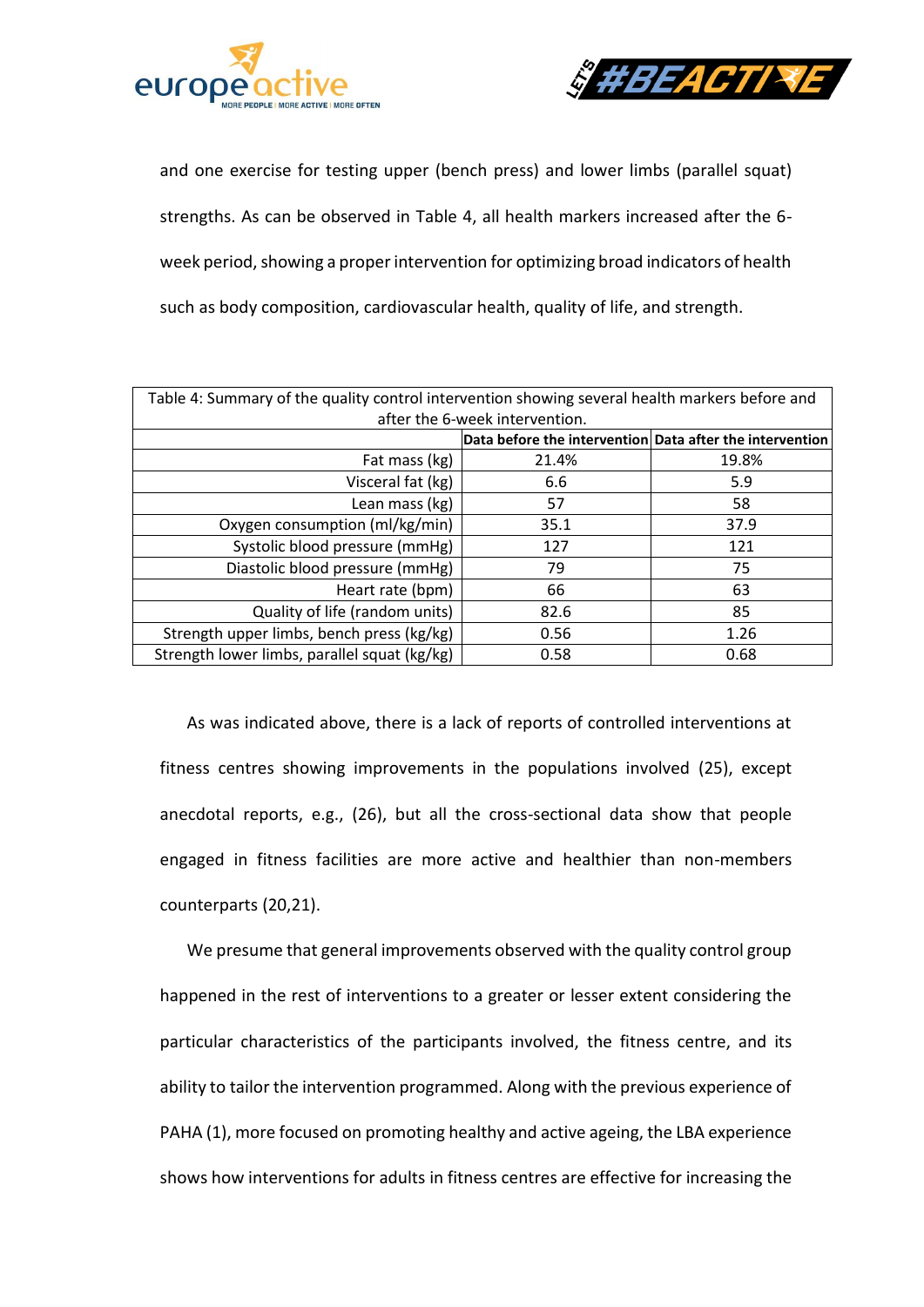



physical activity levels while preventing non-communicable diseases related with body composition and cardiovascular status and strength and increasing several markers of quality of life.

7. Recommendations for improving large scale interventions

Learning from the experiences of the different LBA interventions, provides considerations on how to improve future interventions in approaching large groups of physically inactive Europeans:

- The project was able to engage large groups of individuals but failed in reaching the full originally expected numbers as previously outlined participants. It is reasonable to conclude that different strategies are needed other than the model of using social networks of existing active members of fitness clubs if targeting large local physical inactive communities.
- Despite large improvements in recruiting physically inactive individuals for the trials (45%), the majority of recruited ones still keep being already active. Whilst the marketing approach used in LBA worked, a clearer claim for the inactive people to be attracted still needs to be considered.
- The key metrics of the drop-out percentages were still reported after the cut points of 6 weeks and 3 and 6 months, despite improvements in comparison with the average provision of services by fitness centres. It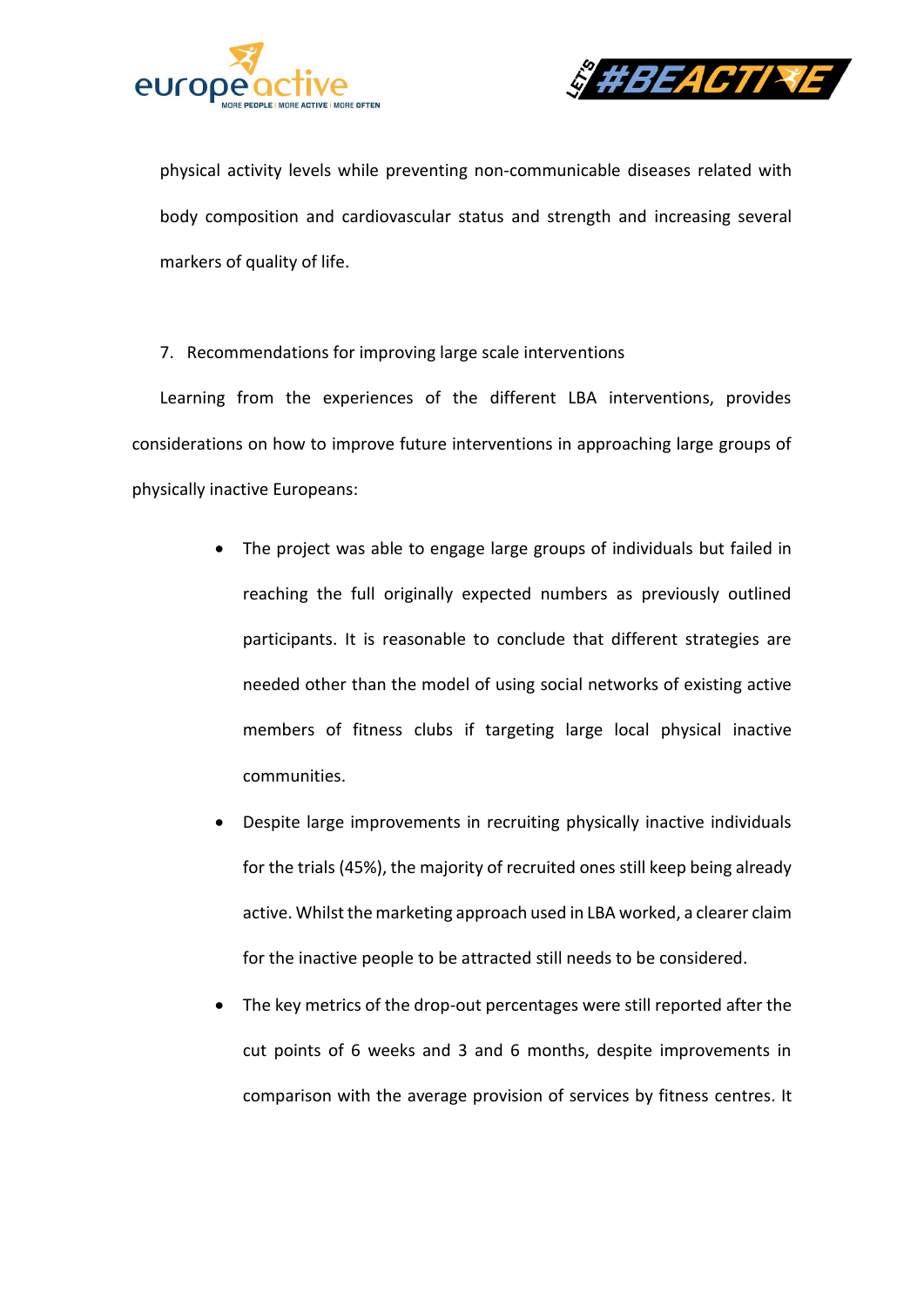



seems relevant to connect with new potential means by other means (i.e., conduction, services offered, on-line support).

- Despite most of the participants finishing the 6-week trials evolved to an active lifestyle, around 20% of them could not perform the recommended physical activity by the WHO recommendations at the finish of the intervention. It seems reasonable that more broad entry-level sessions and interventions may be needed for those not surviving to an intervention particularly tailored for them as they do not have the minimum fitness to enjoy or perform the interventions.
- The improvements in quality of life indicators support the role of fitness centres in public health promotion. Nevertheless, interventions as LBA project still rely on a lot on self-reported data. As our quality control indicated clear improvements in different health parameters, indicating the suitability of the interventions, it seems a logical next step to scale the collection of more quality data in large-group interventions considering measured physiological data.
- 8. References
- 1. EuropeActive. A Good Practice Guide for an Effective Intervention to Promote Healthy and Active Ageing. Brussels; 2016. URL: https://www.europeactiveeuaffairs.eu/projects/PAHA
- 2. World Health Organization. Global recommendations on physical activity for health. Geneva: World Health Organization; 2010.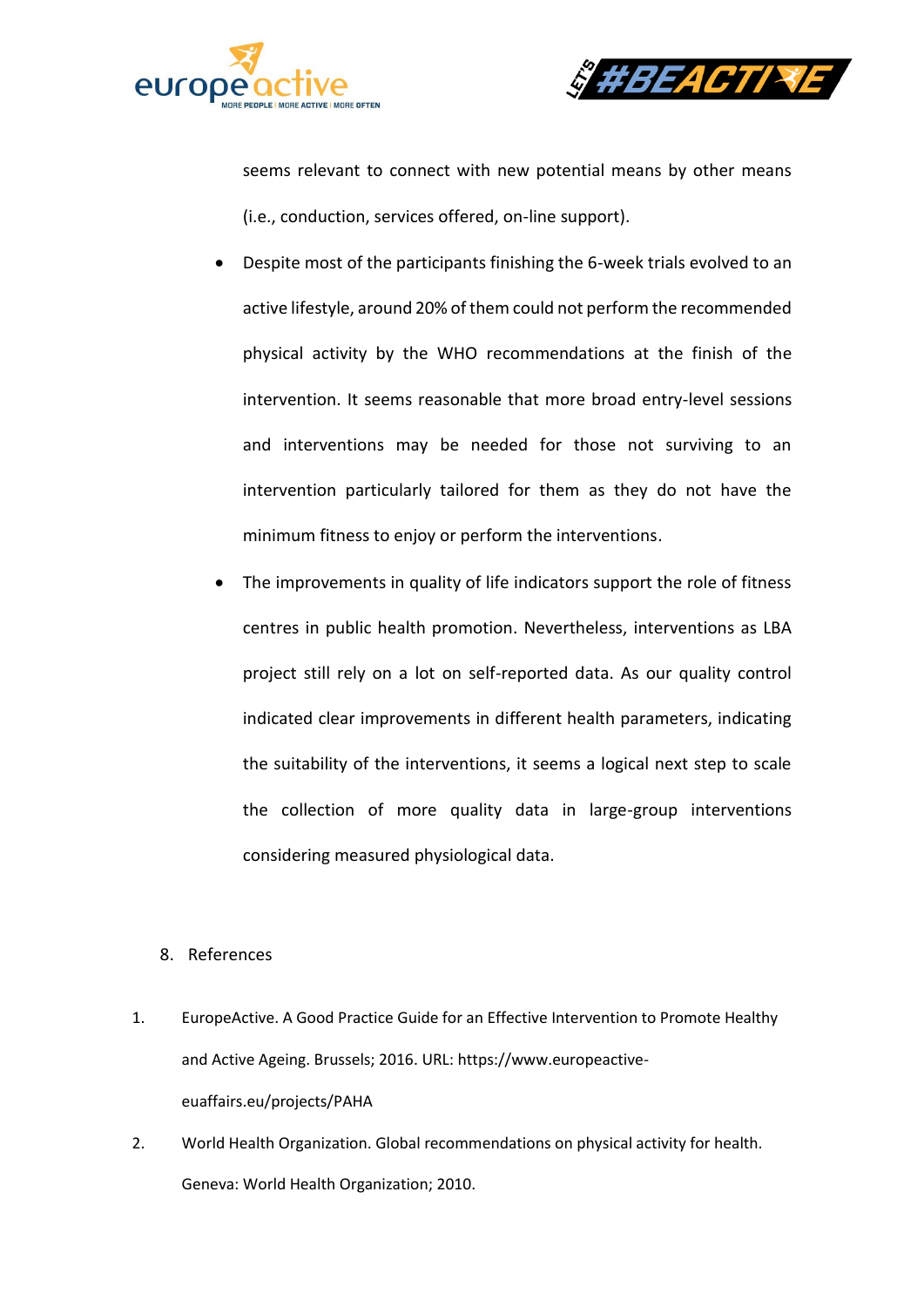



- 3. World Health Organization. Global action plan for the prevention and control of noncommunicable diseases 2013-2020. Geneva: World Health Organization; 2013. 102 p.
- 4. World Health Organization. Global action plan on physical activity 2018–2030. Geneva: World Health Organization; 2018.
- 5. World Health Organization Regional Office for Europe. Physical activity strategy for the WHO European Region 2016-2025. Copenhagen: World Health Organization Regional Office for Europe; 2016.
- 6. United Nations. The Sustainable Development Goals Report. United Nations Publ. 2017;
- 7. Ding D, Lawson KD, Kolbe-Alexander TL, Finkelstein EA, Katzmarzyk PT, van Mechelen W, et al. The economic burden of physical inactivity: a global analysis of major noncommunicable diseases. Lancet. 2016;388(10051):1311–24.
- 8. Mayo X. #EmpiezaXti report. Madrid: Fundación España Activa; 2018.
- 9. Sperandei S, Carvalho Vieira M, Reis AC. Adherence to Physical Activity in an Unsupervised Setting: The Case of Lapse and Return to Practice in a Brazilian Fitness Center. Athens J Sport. 2019;6(2):95–108.
- 10. Mayo X, Liguori G, Iglesias-Soler E, Copeland RJ, Clavel San Emeterio I, Lowe A, et al. The active living gender's gap challenge: 2013-2017 Eurobarometers physical inactivity data show constant higher prevalence in women with no progress towards global reduction goals. BMC Public Health. 2019 Dec 12;19(1):1677.
- 11. Mayo X, Del Villar F, Iglesias-Soler E, Liguori G, Mann S, Jimenez A. A retrospective analysis of policy development on compliance with World Health Organization's physical activity recommendations between 2002 and 2005 in European Union adults: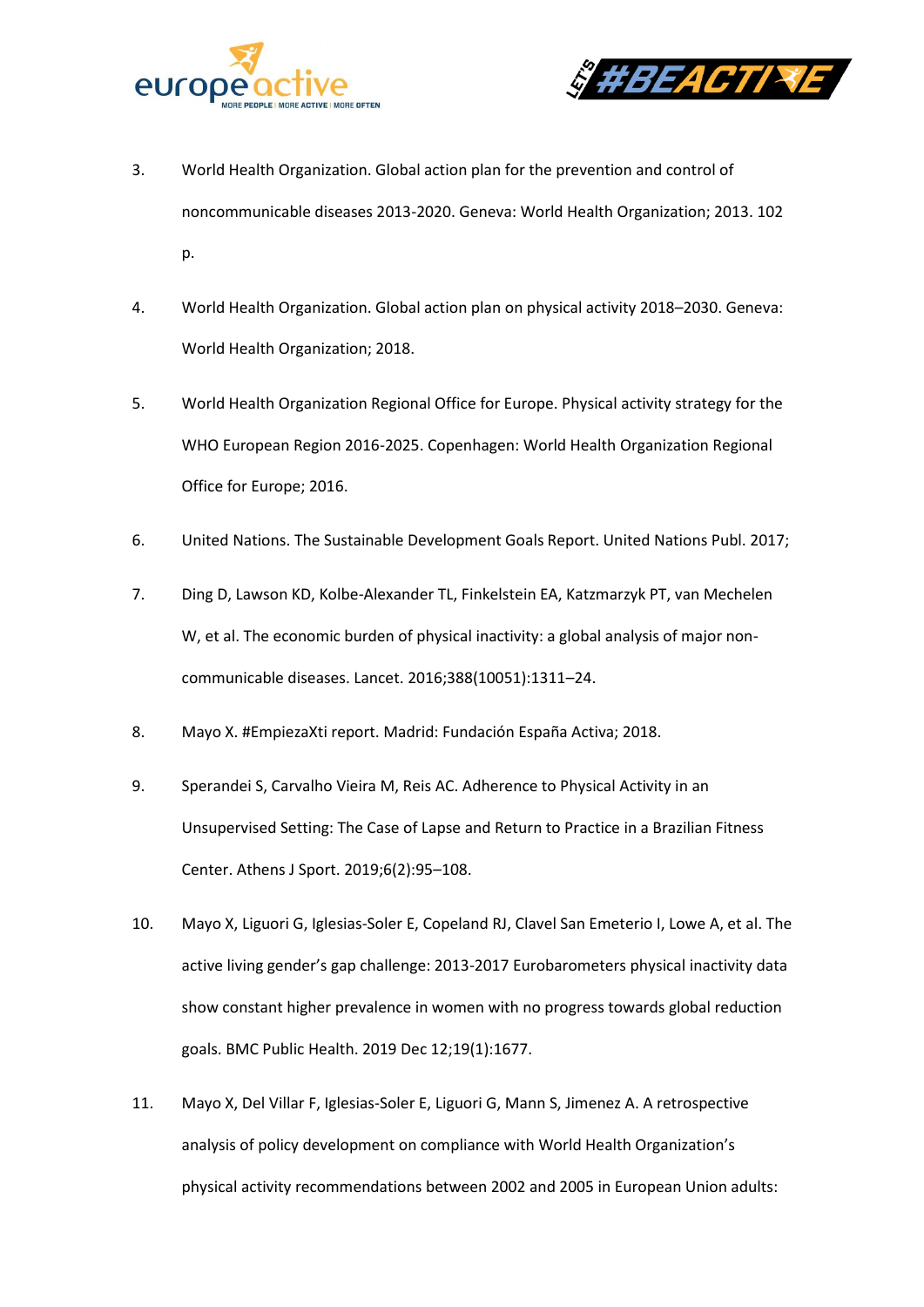



closing the gap between research and policy. BMC Public Health. 2018 Aug 31;18(1):1081.

- 12. Sperandei S, Vieira MC, Reis AC. Adherence to physical activity in an unsupervised setting: Explanatory variables for high attrition rates among fitness center members. J Sci Med Sport. 2016;19(11):916–20.
- 13. Kruger J, Carlson SA, Kohl HW. Fitness facilities for adults: differences in perceived access and usage. Am J Prev Med. 2007 Jun;32(6):500–5.
- 14. European Opinion Research Group. Special Eurobarometer 472. Special Eurobarometer 472. European Commission; 2018.
- 15. Fried LP, Guralnik JM. Disability in Older Adults: Evidence Regarding Significance, Etiology, and Risk. J Am Geriatr Soc. 1997 Jan;45(1):92–100.
- 16. Armitage CJ. Can the theory of planned behavior predict the maintenance of physical activity? Heal Psychol. 2005;24(3):235–45.
- 17. Middelkamp J, Van Rooijen M, Steenbergen B. Attendance behavior of ex-members in fitness clubs: A retrospective study applying the stages of change. Percept Mot Skills. 2016;122(1):350–9.
- 18. American College of Sports Medicine. American College of Sports Medicine position stand. Progression models in resistance training for healthy adults. Med Sci Sports Exerc. 2009 Mar;41(3):687–708.
- 19. Garber CE, Blissmer B, Deschenes MR, Franklin BA, Lamonte MJ, Lee IM, et al. Quantity and quality of exercise for developing and maintaining cardiorespiratory, musculoskeletal, and neuromotor fitness in apparently healthy adults: Guidance for prescribing exercise. Med Sci Sports Exerc. 2011;43(7):1334–59.